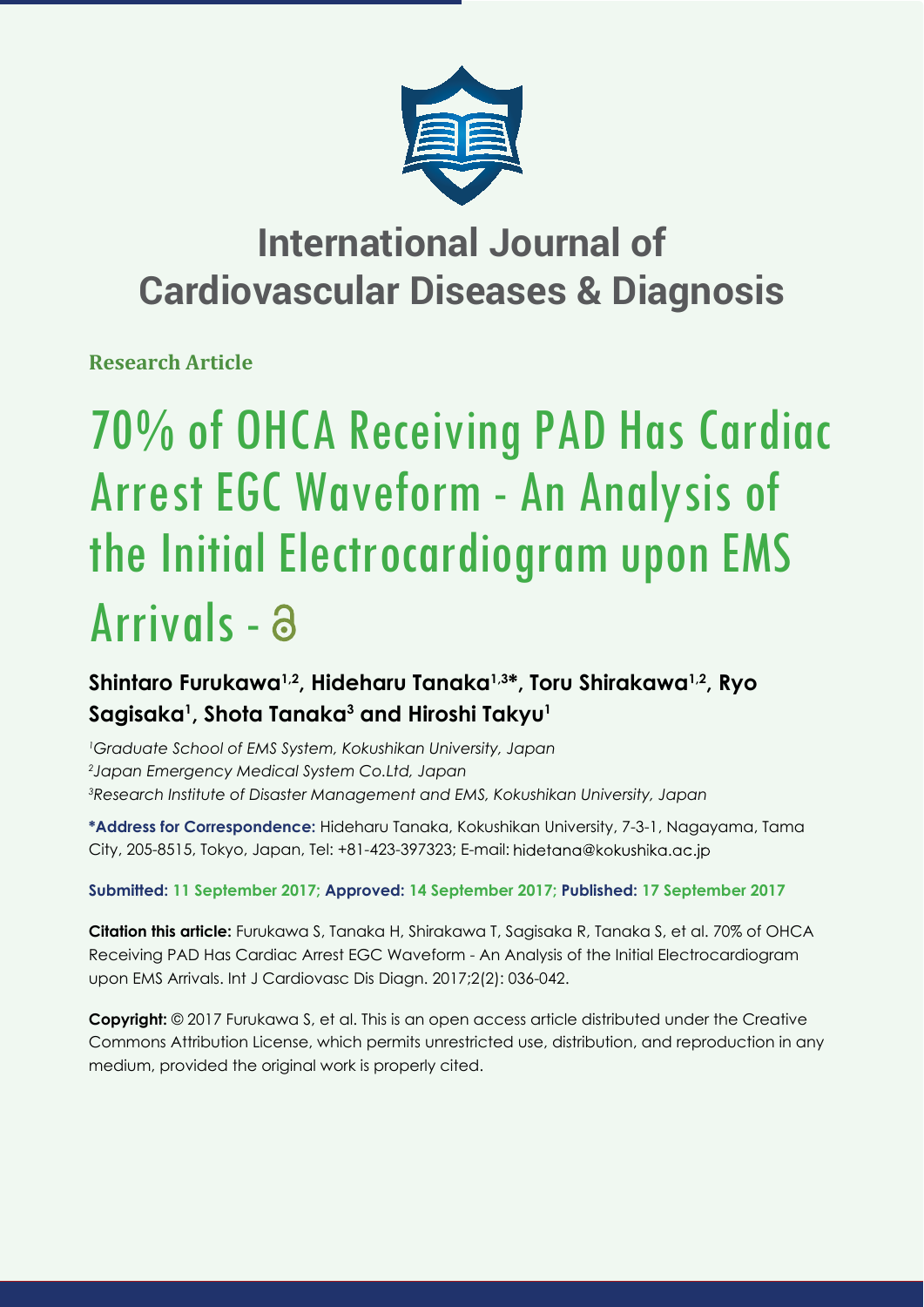#### **ABSTRACT**

Background: Importance of bystander Cardiopulmonary Resuscitation (CPR) and Automated External Defibrillator (AED) has been illuminated and over decays. But, it is little known about Electrocardiogram (ECG) change after Public Access Defibrillation (PAD) by citizens.

**Aim:** We evaluated the relationship between the initial Electrocardiography (ECG) rhythm on the EMS arrival and outcomes who received PAD.

**Methods:** In this retrospective nationwide observational study, a total of 61,838 witnessed cardiogenic OHCA with bystander CPR between 2005 and 2012 were used. Patients were divided into two groups and compared as follows: PAD group (n=2,643) and No-PAD group (n=59,195). The primary outcomes were return of spontaneous circulation (ROSC) on the field and favorable neurological outcomes (CPC1or2) at one month sorted by ECG waveform on the EMS arrivals. Odds ratio and multiple logistic regression were used for multivariate analysis.

Results: We found that 31.2% of the PAD group reached field ROSC and remained 68.8 % manifested cardiac arrest ECG waveform (Ventricular Fibrillation, pulseless Ventricular Tachycardia, Pulseless Electrical Activity, and Asystole) upon EMS arrival. Therefore, the delivery of PAD was strongly related to increased rates of favorable neurological outcomes at one month (PAD group: AOR, 6.01; 95% CI, 5.55 to 6.51: No-PAD group: AOR, 8.10; 95% CI, 7.44 to 8.81).

Conclusion: The delivery of PAD positively affects field ROSC and favorable neurological outcome, though 68.8 % of patients are still in cardiac arrest on the arrival of EMS. Not only continuous bystander CPR and AED, but also prompt EMS arrival and ALS treatment are extremely important for improve the chances of survival.

**Keywords:** PAD; Initial ECG; Favorable neurological outcom

#### **BACKGROUND**

Demand for ambulance transportation rapidly increases due to progressive aging population in recent Japan, and it led to delay response times [1]. Furthermore, the Japanese population has been adopting a more Westernized lifestyle and diet in recent times, leading to an increase in cardiogenic sudden deaths and stroke incidents. In order to increase resuscitation rates in cases of cardiogenic events, treatment by bystanders is of great importance, as well as the prehospital treatment delivered by Emergency Medical Service (EMS) crews[2].

Increasing the use of Public Access Defibrillation (PAD) delivered at the scene of cardiac arrest is one strong weapon for improving survival rates in cases of Out-Of-Hospital Cardiac Arrest (OHCA). In Japan, PAD has been permitted since 2014, and there have been more than 200 cases of PAD use reported since then [3,4]. This report revealed that one month post-arrest survival with favorable neurological outcomes has also been reported in around 45 % of OHCA cases in which PAD was used [4]. Kiyohara et al. analyzed the PAD delivered cases, and the increasing the number of AEDs positively affects to increasing favorable neurological outcomes [5].

However, not all PAD cases lead to favorable neurological outcomes; Return of Spontaneous Circulation (ROSC) would not be present in PAD cases. Many Japanese Utstein studies have focused on the favorable neurological outcomes of PAD use [3-5], but none have focused on patient condition after PAD use, or on the initial ECG and prognosis upon contact with the EMS. It is suggested that the initial ECG upon arrival of the EMS is directly linked to the effectiveness of the pre-hospital care, in particular bystander CPR and PAD delivered cases. In this study, we therefore examined the initial ECG upon arrival of the EMS after delivery of PAD in cases of OHCA, ROSC and favorable neurological outcomes at one month post-cardiac arrest.

#### **METHOD**

#### **Study design**

This was a nationwide retrospective observational study. The

Utstein data collected for this study were corrected for various input errors in terms of numbers and timing, according to the statistical committee policy of the Fire and Disaster Management Agency (FDMA). We deleted all personal information, and applied for access to anonymous public domain data. This study was approved by the Institutional Review Board at Kokushikan University.

#### **Setting**

Japan has an area of 378 000 km<sup>2</sup>, including both urban and rural communities, and the population was 127.5 million inhabitants in 2014

#### **EMS systems**

The EMS systems in Japan were composed fire departments operate EMS services, covered by a nationwide, single-tier, fire-based EMS system.

A single EMS number "119" is known as EMS call during nationwide. EMS dispatch, which is operated by local fire departments, which also gives CPR instructions via phone with hands-only CPR before EMS arrival (as T-CPR). Nationwide, the overall dispatcherassisted T-CPR rate was 46% among all OHCA cases in 2012.

#### **Lay rescuers bystander treatment**

Bystander CPR and PAD for lay rescuers are recommended by the national 2010 resuscitation guidelines. In Japan, 3.5 million citizens per year participate in the CPR training programs offered by local fire departments, Japan Red Cross, driver's license school, schools, nonprofit organizations and medical societies. Public Access Defibrillation (PAD) applied if AED is available near by the scene.

#### **EMT Field protocol**

All EMT field Basic Life Support (BLS) and ELST Advanced Life Support (ALS) protocols followed the 2005 and 2010. After an initial assessment and ECG rhythm is obtained by EMS provider, EMS defibrillation is applied. Advanced airways, for example Laryngeal Mask Airway (LMA), Combi-tube, King Airway, Esophageal Gastric Tube Airway (EGTA) and Endotracheal Tube (ET), are applied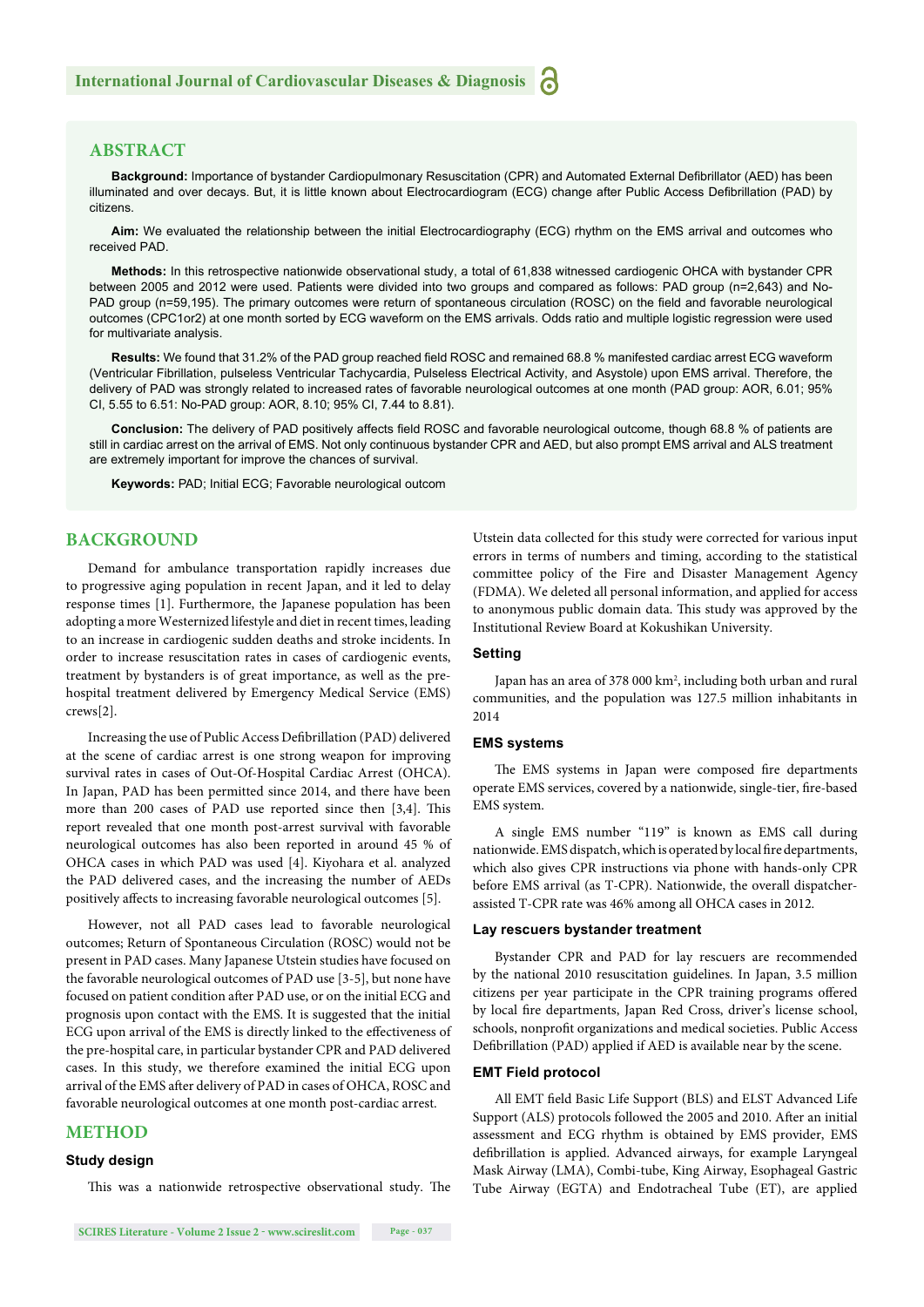#### **International Journal of Cardiovascular Diseases & Diagnosis** <u>ה</u>

if patients manifest difficulty with ventilation. Continuous BVM is selected when initial ventilation is successful. If patients do not have Return of Spontaneous Circulation (ROSC) after initial EMS defibrillation, an ELST can selected administered epinephrine administration for patients age more than 8-year-old with PEA, witnessed asystole (asystole without witnessed were excluded) and/or refractory VF/VT rhythms after shock. Thus, All of the ELSTs, they must follow EMS field protocol. After ELST procedure was done, post-verification process in all ALS and BLS protocol cases, as off-line medical control to be confirmed properly of these decisions.

#### **Study population**

A Total of 925,288 cases of witnessed cardiogenic OHCA with bystander CPR between in Jan 1 2005 and Dec 31 2012 were used in this study (Figure 1).

The following exclusion criteria were applied: age over the 115 and/or ECG unknown (n=15); physician on board or Advanced Life Support (ALS) provided by physician (n=193,201); non-cardiogenic cardiac arrest (n=322,992); unwitnessed cases (n=1,246,259), no bystander CPR given (n=100,019), unknown/unclear PAD status (n= 947). The study population composed remaining 61,838 witnessed cardiogenic OHCA with bystander CPR was extract (Figure 1).

#### **Group and parameters**

A total of 61,838 cases of witnessed cardiogenic OHCA with bystander CPR between in Jan 1 2005 and Dec 31 2012 were used in this study (Figure 1). We divided these cases into two groups: PAD delivered group (as PAD group; n = 2,643); and No-PAD delivered group (as No-PAD group;  $n = 59,195$ ).

Following parameters were compared between the groups: Facial year trend of PAD, age, sex, bystander CPR, the classification of bystanders; EMS Advanced Life Support (ALS), call-to-contact time interval, and the arrival to hospital time. Return of Spontaneous Circulation (ROSC ) and CPC scores 1 to 5 (CPC scores at one month post-arrest were used, where CPC 1 was 'Good cerebral performance' ,CPC 2 'Moderate cerebral disability', CPC 3 'Fair cerebral disability', CPC 4 'Poor cerebral disability', CPC 5 'very poor cerebral disability') at one month post-arrest. Also, initial ECG rhythm upon EMS arrival including, Ventricular Fibrillation (VF), pulseless Ventricular Tachycardia (VT), Pulseless Electrical Activity (PEA), and Asystole are compared between the groups.

#### **Outcomes**

We compared the background of patients of the PAD delivered group (PAD group) with the No-PAD delivered group (No-PAD group). The primary outcomes examined were as follows: year trend of PAD, age, sex, the classification of bystanders, bystander CPR, EMS treatment, call-to-contact time interval (Response time), and hospital arrival time.

We also analyzed the initial ECG upon arrival of the EMS, including Ventricular Fibrillation (VF), pulseless Ventricular Tachycardia (VT), Pulseless Electrical Activity (PEA), and Asystole between the two groups.

#### **Study end point**

Return of Spontaneous Circulation (ROSC) and CPC scores 1 to 5 were used. For the definition of favorable cerebral outcomes, CPC scores at one month post-arrest were used, where CPC 1 was 'Good cerebral performance,' CPC 2 'Moderate cerebral disability,' CPC 3 'Fair cerebral disability,' CPC 4 'Poor cerebral disability' and CPC



**Figure 1:** Study exclusion and inclusion criteria.

5 'very poor cerebral disability.' The primary outcomes were rate of field ROSC and the occurrence of CPC scores 1 and 2 at one month post-arrest sorted by ECG rhythm upon EMS arrival.

#### **Statistical analysis**

We used standardized difference to compare the patients' characteristics. Statistical tests depending on the number of cases were not used. Univariable logistic regression was fitted to estimate effect of PAD on favorable outcomes after OHCA. Odds ratio and 95% confidence was estimated. All analysis were performed by using JMP ver. 11.2 (the SAS Institute Inc., Cary, NC).

#### **RESULTS**

#### **Group characteristics**

The background factors categorizing the PAD delivered and No-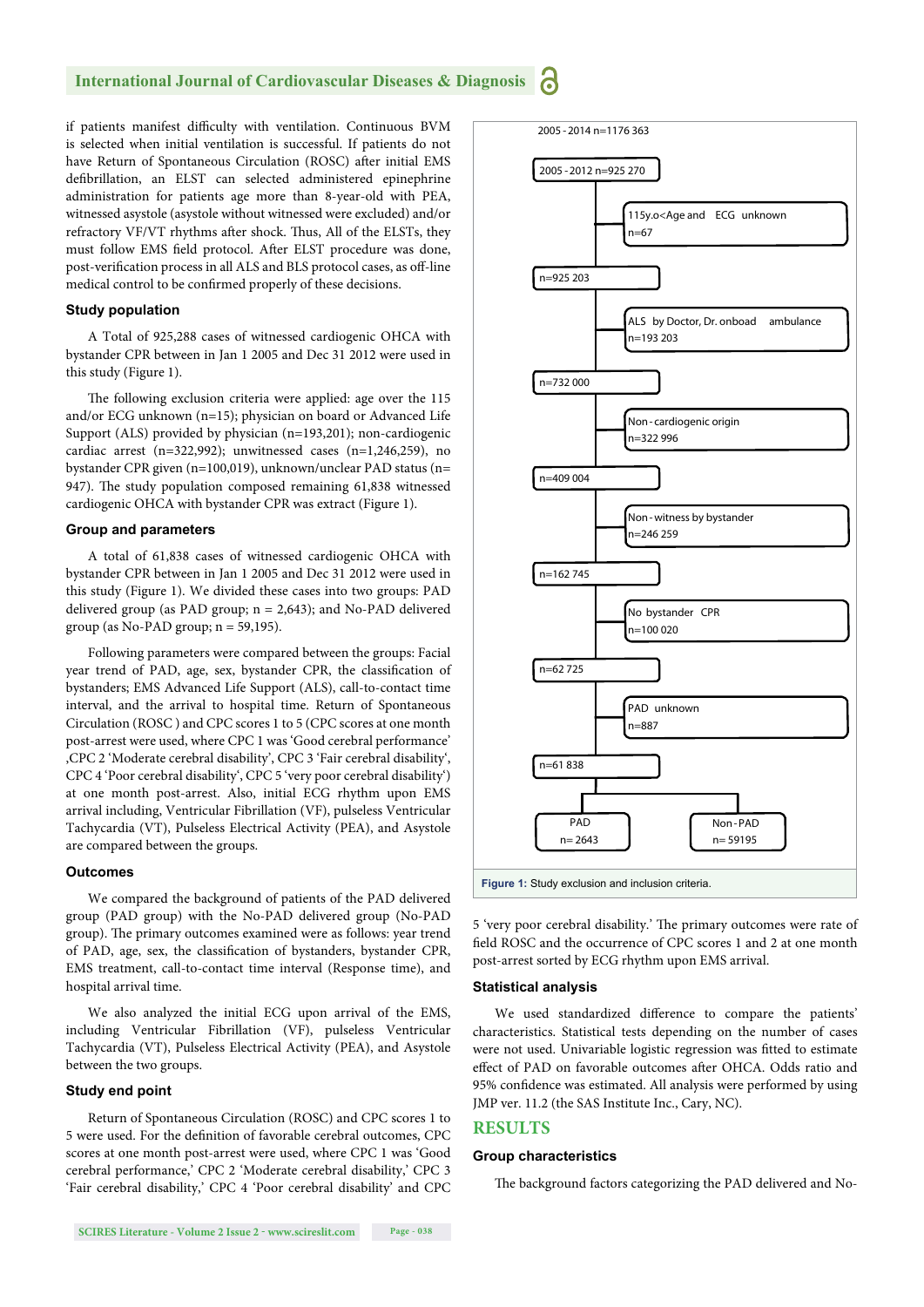#### **International Journal of Cardiovascular Diseases & Diagnosis**

PAD delivered groups are shown in (Table 1). Number of PAD use increased year on year as only 26 cases (0.4 %) were recorded in 2005, but there were 725 cases (6.6 %) in 2012. In terms of gender, 77.5 % of the PAD delivered group were males; and 58.6 % of the No-PAD group were females (Table 1). From this result, it can be seen female patients received PAD less frequently than male patients, and that bystanders are more hesitant in using AED on females.

In the PAD group, 49.7 % of the bystander CPR performed was by others, followed by 15.1 % by colleague, 11.8 % by friends, and 11.7 % by pedestrian (Table 1). However, family members prominently performed CPR in 56.7 % and others performed CPR in 30.4 % of the No-PAD group. In other words, the No-PAD group took place the most at home, whereas the PAD group held outdoors in many cases.

Significant difference was found in the EMS defibrillation between the two groups (Table 1). Regarding the standing order from online medical control, there was 37.3 % of the PAD delivered group performed EMS defibrillation, but only 26.8 % of the No-PAD group did it. No difference was found in the use of airway control and epinephrine administration. There was no difference in response time and hospital arrival time between the two groups.

#### **Initial ECG upon EMS arrival, ROSC and CPC1-2**

The relation between the results of the initial ECG upon EMS

arrival and ROSC and neurological outcomes of the two groups are shown in Table 2. On the ECG upon EMS arrival, VF and pulseless VT were shown in 29.7 % of the PAD group; PEA in 18.9 %; Asystole in 20.2 %; and other ECG wave (include sinus rhythm) in 31.2 % (Table 2). We found that in 68.8 % of the PAD delivered cases, patients were in cardiac arrest, with VF, pulseless VT, PEA, and Asystole readings. In other words, 68.8 % had a cardiac arrest waveform. Only 31.2 % were presumed to be achieved ROSC due to the delivery of PAD.

In the No-PAD group, VF and pulseless VT were present in 22.8 %; PEA in 27.5 %; Asystole in 45.6 %; and others in 4.0 % (Table 2). Approximately 96 % of the No-PAD groups were in cardiac arrest when the EMS arrived. Only 13.8 % of the No-PAD group achieved field ROSC, whereas 49.8 % of the PAD group achieved.

CPC 1 or 2 at one month post-arrest were achieved in 38.4 % of the PAD group and 7.2% of the No-PAD group. The rate of CPC 3-5 at one month post-arrest was significantly higher in the No-PAD group, at 86.2 %, when compared to the PAD group, which stood at 61.6 %. It is therefore clear that early PAD delivery is significantly effective in improving subsequent neurological function outcomes. The delivery of PAD was directly linked to increased rates of ROSC and CPC1-2 at one month survival (PAD group: adjusted odds ratio [AOR], 6.01: 95 % Confidence Interval [CI], 5.55 to 6.51; No-PAD group: AOR, 8.10: 95 % CI, 7.44 to 8.81).

| Table 1: Group Characteristics.   |                                       |        |                                           |               |                              |  |  |  |  |
|-----------------------------------|---------------------------------------|--------|-------------------------------------------|---------------|------------------------------|--|--|--|--|
|                                   | <b>PAD Group</b><br>$(n=2643)$<br>(%) |        | <b>No-PAD Group</b><br>$(n=59195)$<br>(%) |               | Standardized<br>Difference % |  |  |  |  |
| Year Trend, n (%)                 |                                       |        |                                           |               |                              |  |  |  |  |
| 2005                              | 26                                    | (1.0)  |                                           | 6033   (10.2) | $-40.9$                      |  |  |  |  |
| 2006                              | 96                                    | (3.6)  | 6611                                      | (11.2)        | $-29.1$                      |  |  |  |  |
| 2007                              | 215                                   | (8.1)  | 6669                                      | (11.3)        | $-10.6$                      |  |  |  |  |
| 2008                              | 324                                   | (12.3) | 7868                                      | (13.3)        | $-3.1$                       |  |  |  |  |
| 2009                              | 120                                   | (4.5)  | 2567                                      | (4.3)         | 1.0                          |  |  |  |  |
| 2010                              | 522                                   | (19.8) | 8946                                      | (15.1)        | 12.3                         |  |  |  |  |
| 2011                              | 615                                   | (23.3) | 10210                                     | (17.3)        | 15.0                         |  |  |  |  |
| 2012                              | 725                                   | (27.4) | 10291                                     | (17.4)        | 24.3                         |  |  |  |  |
| Age, mean (S.D.)                  | 63.6                                  | (18.7) | 74.5                                      | (16.7)        | 11.0                         |  |  |  |  |
| Male, n (%)                       | 2047                                  | (77.5) | 34683                                     | (58.6)        | 41.3                         |  |  |  |  |
| Bystander, n (%)                  |                                       |        |                                           |               |                              |  |  |  |  |
| Family                            | 245                                   | (9.3)  | 33589                                     | (56.7)        | $-116.9$                     |  |  |  |  |
| Friend                            | 311                                   | (11.8) | 2420                                      | (4.1)         | 28.7                         |  |  |  |  |
| Colleague                         | 398                                   | (15.1) | 2135                                      | (3.6)         | 40.1                         |  |  |  |  |
| Pedestrian                        | 310                                   | (11.7) | 1817                                      | (3.1)         | 33.5                         |  |  |  |  |
| Fire fighter                      | 12                                    | (0.5)  | 113                                       | (0.2)         | 4.6                          |  |  |  |  |
| <b>EMT</b>                        | 17                                    | (0.6)  | 307                                       | (0.5)         | 1.6                          |  |  |  |  |
| Paramedic                         | 36                                    | (1.4)  | 782                                       | (1.3)         | 0.3                          |  |  |  |  |
| Others                            | 1313                                  | (49.7) | 18015                                     | (30.4)        | 40.1                         |  |  |  |  |
| Unknown                           | 1                                     | (0.0)  | 16                                        | (0.0)         | $-2.4$                       |  |  |  |  |
| Bystander CPR, n (%)              |                                       |        |                                           |               |                              |  |  |  |  |
| Chest compression only            | 1190                                  | (47.1) | 39502                                     | (68.2)        | $-43.8$                      |  |  |  |  |
| <b>Conventional CPR</b>           | 1336                                  | (52.9) | 18383                                     | (31.8)        | 43.8                         |  |  |  |  |
| EMS treatment, n (%)              |                                       |        |                                           |               |                              |  |  |  |  |
| defibrillation                    | 985                                   | (37.3) | 15886                                     | (26.8)        | 22.6                         |  |  |  |  |
| epinephrine                       | 386                                   | (14.6) | 8571                                      | (14.5)        | 0.5                          |  |  |  |  |
| advanced airway manage            | 759                                   | (28.8) | 28230                                     | (47.7)        | $-39.7$                      |  |  |  |  |
| Response time, min (S.D.)         | 9                                     | (3.6)  | 8.8                                       | (3.4)         | 4.0                          |  |  |  |  |
| Hospital arrival time, min (S.D.) | 32.7                                  | (11.7) | 32.2                                      | (11.0)        | 6.5                          |  |  |  |  |

PAD, public access defibrillation; S.D., standard deviation; CPR, cardiopulmonary resuscitation; EMS: Emergency Medical Service Categorical factors; no. %, Continuous factors; mean SD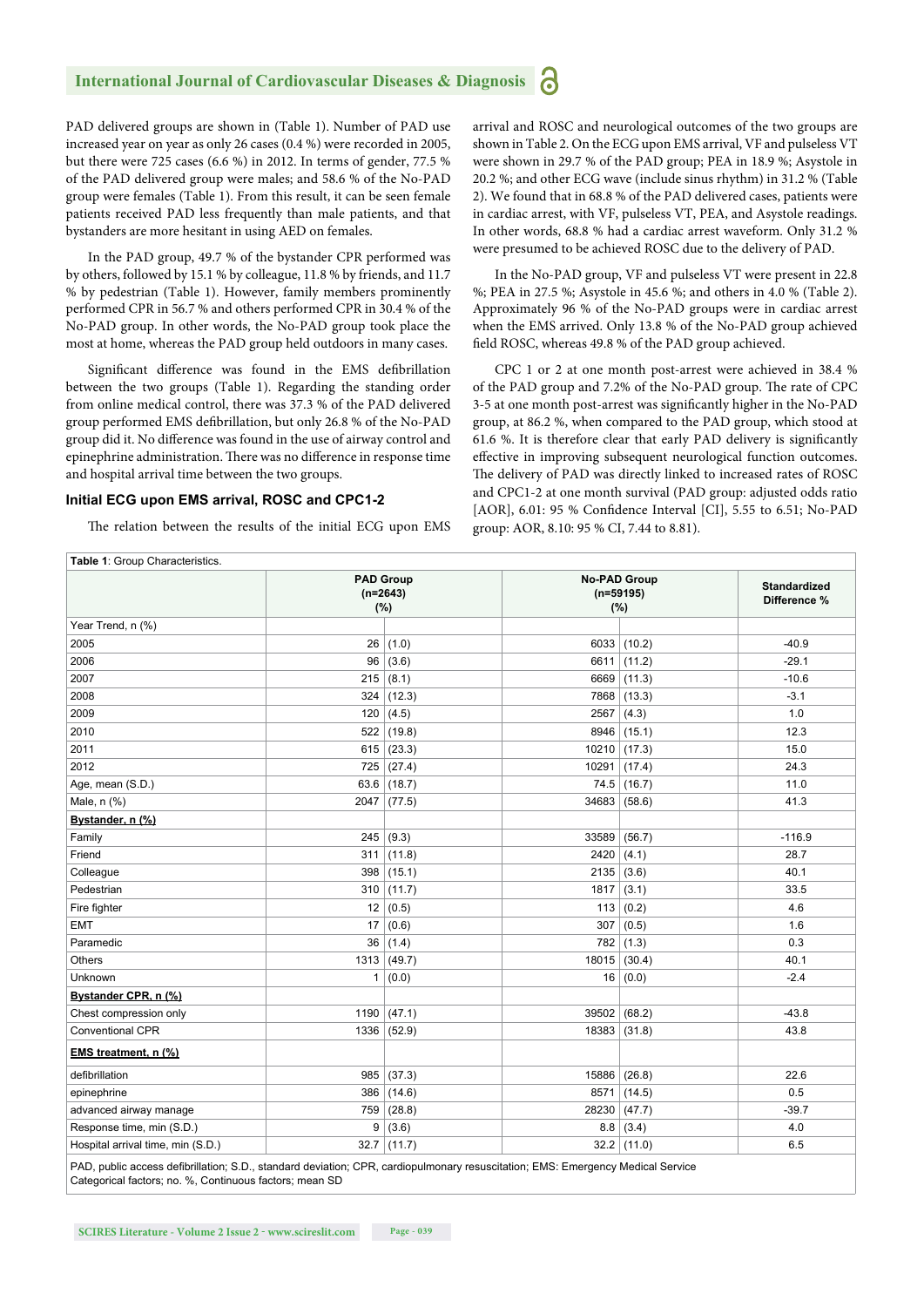| Table 2: Initial ECG at EMS arrival and treatment between the groups.                                                                                        |                                |        |                         |                |                    |  |  |  |  |  |
|--------------------------------------------------------------------------------------------------------------------------------------------------------------|--------------------------------|--------|-------------------------|----------------|--------------------|--|--|--|--|--|
|                                                                                                                                                              | <b>PAD Group</b><br>$n = 2643$ |        | No-PAD group<br>n=59195 |                | <b>Odd Ratio</b>   |  |  |  |  |  |
| Initial ECG rhythm at EMT                                                                                                                                    |                                |        |                         |                |                    |  |  |  |  |  |
| <b>VF pulseless VT</b>                                                                                                                                       | 786                            | (29.7) | 13515                   | (22.8)         | 1.43 (1.31-1.56)   |  |  |  |  |  |
| <b>PEA</b>                                                                                                                                                   | 499                            | (18.9) | 16276                   | (27.5)         | $0.61(0.56-0.68)$  |  |  |  |  |  |
| <b>Asystole</b>                                                                                                                                              | 533                            | (20.2) |                         | 27012   (45.6) | $0.30(0.27-0.33)$  |  |  |  |  |  |
| <b>Others</b>                                                                                                                                                | 825                            | (31.2) | 2391                    | (4.0)          | 10.78 (9.83-11.82) |  |  |  |  |  |
| <b>ROSC</b>                                                                                                                                                  |                                |        |                         |                |                    |  |  |  |  |  |
| <b>Field ROSC</b>                                                                                                                                            | 1295                           | (49.0) | 8163                    | (13.8)         | $6.01(5.55-6.51)$  |  |  |  |  |  |
| Neurological outcome                                                                                                                                         |                                |        |                         |                |                    |  |  |  |  |  |
| CPC 1 to 2                                                                                                                                                   | 1016                           | (38.4) | 4234                    | (7.2)          | 8.10 (7.44-8.81)   |  |  |  |  |  |
| CPC 3 to 5                                                                                                                                                   | 1627                           | (1.6)  | 51031                   | (86.2)         | $0.12(0.11-0.13)$  |  |  |  |  |  |
| PAD, public access defibrillation: ECG, electrocardiogram: EMT, Emergency Medical Technician: VE, ventricular fibrillation: VT, ventricular tachycardia: PEA |                                |        |                         |                |                    |  |  |  |  |  |

PAD, public access defibrillation; ECG, electrocardiogram; EMT, Emergency Medical Technician; VF, ventricular fibrillation; VT, ventricular tachycardia; PEA, pulseless electrical activity; ROSC, return of spontaneous circulation; CPC, Cerebral performance category

#### **Relationship between the initial ECG upon EMS arrival and favorable neurological outcomes in the PAD and No-PAD groups**

Favorable neurological outcomes sorted by the initial ECG upon EMS arrival between the PAD and No-PAD groups given in Table 3. In the PAD group, 29.4 % of patients were presented VF and pulseless VT on the scene achieved CPC 1 or 2 at one month post-arrest; PEA in 7.8 %; Asystole in 1.2 %; and others including sinus rhythm in 61.3 % (Table 3). Approximately 30 % of PAD delivered cases were indicated the presence of refractory VF and pulseless VT. The remaining 70 % were not reached ROSC when the EMS arrived, which confirmed the effectiveness of the delivery of PAD indicating more prominent in field ROSC than CPC1-2. Favorable cerebral function was present in over 61.3 % of cases of miscellaneous rhythm. VF and pulseless VT were continuously maintained in 29.4 % of cases, so we assumed that was refractory VF, which suggests EMTs need to provide more aggressive ALS treatment.

In terms of the ratio for the achievement of CPC 1 or 2 at one month post-arrest in the No-PAD group, 67.8 % of patients who were presented VF and pulseless VT on the scene achieved CPC 1 or 2 at one month post-arrest; PEA in 7.4 %; Asystole in 3.3 %; and miscellaneous in 21.5 % (Table 3).

#### **DISCUSSION**

In this study, we compared the readings of CPC 1 and 2 and field ROSC at one month post-arrest in OHCA with or without PAD delivered group. We found that 68.8 % of the PAD group were considered to still be in cardiac arrest waveform (VF, pulseless VT, PEA, and Asystole) when the initial ECG was taken by the EMS arrival. Therefore, PAD use was strongly related to increased rates of field ROSC and CPC1-2 at one month survival.

To improve OHCA outcomes, the following factors are particularly important: early recognition of cardiac arrest by the layperson, dispatcher-assisted CPR, PAD, and improvements in the EMS system. Advanced Life Support (ALS) is believed to directly increase the chances of OHCA patient survival, and the effectiveness of PAD and EMS defibrillation depends on how promptly these can be delivered [2]. In recent years, delivery of PAD has led to increasing survival rates around the world, and that it is a major factor in improving favorable cerebral outcomes [7-9].

Kitamura et al. reported that favorable cerebral outcomes at one month post-arrest improved to 19.2 % from 10.6 % in cardiac arrest cases where AED was used, during the three years, with AED implementation increasing tenfold during this period [4]. A previous study by Kiyohara et al. indicated only 3.5 % of OHCA cases involved the applying of public-access AED pads [5,6]. In terms of a favorable neurological outcome at one month, 19.4 % of patients who had had an AED applied had such an outcome; whereas those who did not were just 3.0 %. Researchers concluded that AED application leads to favorable outcomes in OHCA cases, but that the usage of available equipment was insufficient. However, Hedge et al. suggested that the combination of bystander CPR and AED use was much more effective than AED use only [8,9]. We have emphasized the importance of bystander CPR in cases where PAD has been delivered.

From our results, we would like to emphasize the fact that only 31.2 % of cases in the PAD group reached ROSC when EMS arrived on the scene; the remaining 68.8 % were still in cardiac arrest. This is a significantly important result. In the No-PAD group, 96.0 % of cases were still in cardiac arrest, as follows: 22.8 % in VF/pulseless VT; 27.5 % in PEA; 45.6 % in Asystole; and 4.0 % in miscellaneous. Continuous bystander CPR is desirable after PAD delivery, as is Advanced Life Support (ALS) by the EMS crew, including early defibrillation and CPR. Even in the PAD group, EMS treatments are extremely important for improving favorable cerebral outcomes. The rate of field ROSC in PAD group increased to 49.8 % until they were transported to the hospital. For this result, ALS treatment by EMS on the field is extremely important.

Upon EMS arrival, VF and pulseless VT were present in 22.8 % of cases, and these rhythms usually have a particular time-frame. Early bystander contact and prompt EMS response will increase the possibility of successful defibrillation, thus improving favorable cerebral outcomes.

Since 2004, the use of AED by non-healthcare professionals has been legally permitted by the Ministry of Health, Labor and Welfare in Japan, leading to the creation of the PAD system. Since then, Japan has provided AEDs at public facilities, residential blocks, and mass gathering events. Only 7,151 AEDs were provided in 2004; however, the placement of 330,000 AEDs was reported in 2010 and 650,000 in 2106, which indicates future growth of this provision. Recently, AEDs have been placed with vending machines, on a sightseeing bus, and in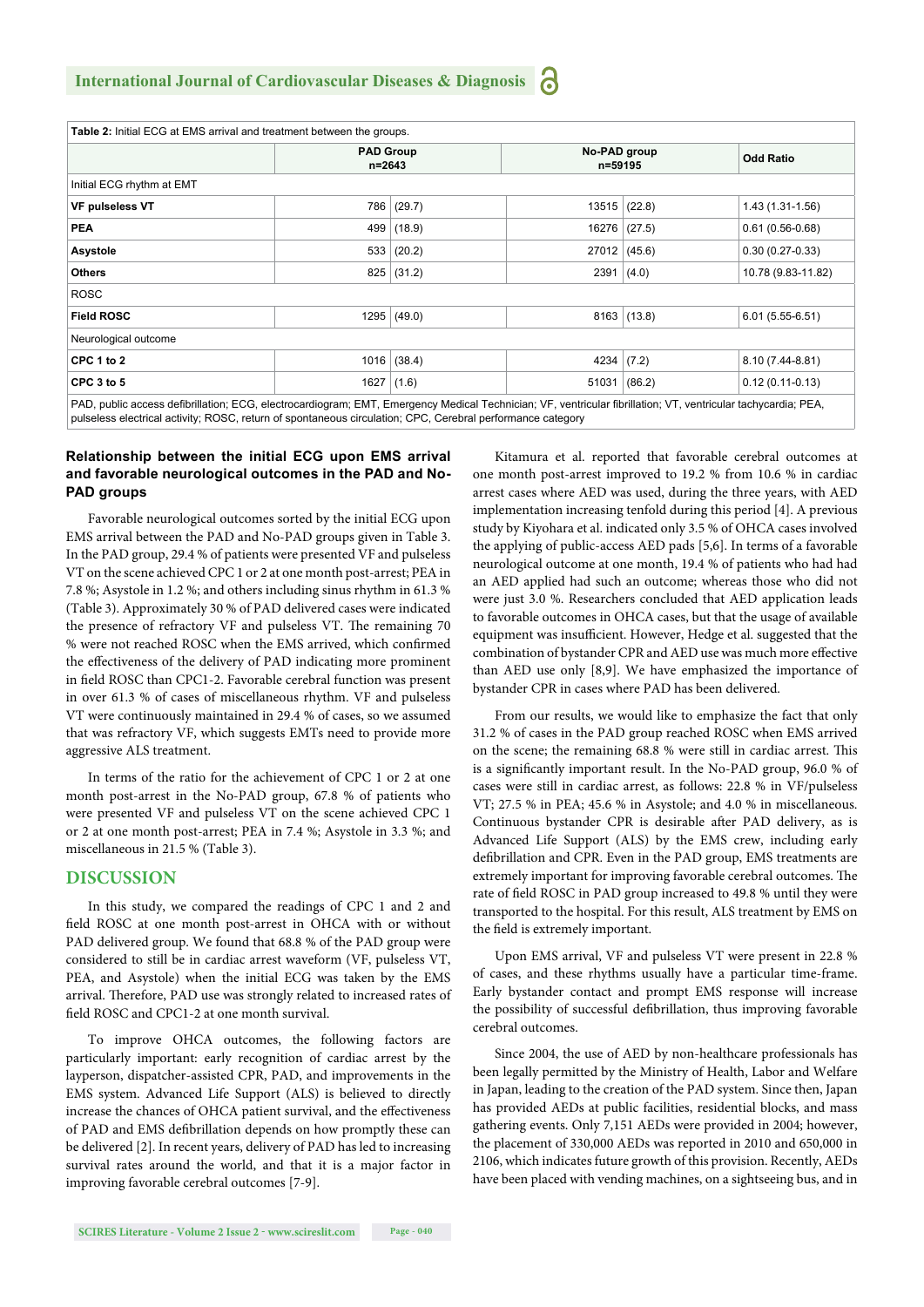| <b>Table 3:</b> Favorable neurological outcome between the groups sorted by initial ECG rhythm.                                                          |                                |              |  |                             |  |  |  |  |
|----------------------------------------------------------------------------------------------------------------------------------------------------------|--------------------------------|--------------|--|-----------------------------|--|--|--|--|
| Favorable neurological outcome sorted by Initial ECG rhythm by Initial ECG rhythm                                                                        | <b>PAD Group</b><br>$(n=2643)$ |              |  | No-PAD group<br>$(n=59195)$ |  |  |  |  |
| VF pulseless VT                                                                                                                                          |                                | 302   (29.4) |  | 2873 (67.8)                 |  |  |  |  |
| <b>PEA</b>                                                                                                                                               |                                | 79(7.8)      |  | $313 \mid (7.4)$            |  |  |  |  |
| Asystole                                                                                                                                                 |                                | 12   (1.2)   |  | $139 \mid (3.3)$            |  |  |  |  |
| Others                                                                                                                                                   |                                | 623   (61.3) |  | 909   (21.5)                |  |  |  |  |
| PAD: public access defibrillation; ECG: electrocardiogram; VF: ventricular fibrillation; VT: ventricular tachycardia; PEA: pulseless electrical activity |                                |              |  |                             |  |  |  |  |

taxis [10]. At the 2005 Aichi International Exposition, an AED was provided for every 300 meters, and was used in five cardiac arrests [11]. Four cardiac arrests occurred at the Tokyo Marathon between 2007 and 2011, and all survived thanks to the use of AEDs, which played an important part in raising national awareness of AEDs [12]. Besides that, the following factors are considered the reason why its use is not increased: anxiety about the treatment and legal liability, a mismatch between the number of installations and the usage rate of AED [10].

However, only little is known about PAD treated OHCA cases often requires multiple defibrillations due to the presence of refractory VFs. In this reason, we carefully analyzed the ECGs of OHCA survival cases upon EMS arrival, comparing two groups. Higher VF and pulseless VT rate were present in the PAD group (29.7 %) than that of No-PAD group (22.8%). Higher PEA (27.5 %) and Asystole (45.6%) rate were present in the No-PAD group than that of the PAD group (18.9 % and 20.2 %, respectively) in the PAD group. Approximately 70 % of the PAD group were in cardiac arrest, but the fact that all resuscitated and had favorable cerebral outcomes on account of ALS treatment by EMS was found.

We assume that favorable cerebral outcomes could further improve if earlier defibrillation could be performed by citizens and EMS crew. From our data, the rate of field ROSC reached 49.8 % in the PAD group and 13.8 % in the No-PAD group. The rate of EMS defibrillation reached 37.3 % in the PAD group and 26.8 % in the No-PAD group. It significantly relates to field ROSC (AOR, 6.01; 95% CI, 5.55 to 6.51) and CPC1 or 2 (AOR, 8.10; 95% CI, 7.44 to 8.81) in the PAD group.

For the future, in order to increase the favorable neurological outcomes in cases of cardiogenic OHCA, we propose four measures in particular for improving the Chain of Survival: 1) to educate bystanders in continuous CPR, 2) to place AED appropriate location where citizens are able to access it at any time, 3) an improvement in response times on the part of the EMS, to allow speedy performing of appropriate BLS/ALS treatment.

#### **CONCLUSION**

In our study, we compared the field ROSC and CPC 1-2 at one month post-arrest in OHCA between two groups, PAD or No-PAD group. When the ECG was taken by the EMS, we found that 68.8 % of the PAD group was still in cardiac arrest waveform including VF, pulseless VT, PEA, and Asystole. Therefore, the delivery of PAD was strongly increased rates of field ROSC and CPC 1-2 at one month survival. Regarding the rate of field ROSC, 49.8 % was found in the PAD group, and 13.8% was found in the No-PAD group. The rate of EMS defibrillation was higher in the PAD group than that of the No-PAD group (37.3% and 26.8%, respectively). This indicated that the prompt ALS treatment upon EMS arrival was essential and had a positive impact on the patient's chances of survival, following delivery of PAD.

Also, our results highlighted the importance of bystander CPR. The performing of bystander CPR is important during the time period between PAD delivery and EMS arrival. There is therefore a clear need to educate bystanders in what to do after the delivery of PAD. There is also a need to change in the law to allow the performing of additional, advanced treatment. These measures would significantly help in improving Japanese favorable neurological outcomes in cases of cardiogenic OHCA.

#### **ACKNOWLEDGMENTS**

We would like to express our great thank and respect for all Fire department EMTs, and ELSTs in Japan for their tireless efforts.

#### **REFERENCES**

- 1. Nakao H, Sakihara K, Yoshida T, et al. Consideration of transportation of CPA cases from nursing care facilities in Kobe City for collaboration between emergency medical care and nursing care welfare. Journal of the Japan Society Emergency Medicine. 2008; 11: 428-433.
- 2. Smith KL, Cameron PA, Peeters A, Meyer AD, McNEil JJ. Automatic external defibrillators: changing the way we manage ventricular fibrillation. Med J Aust. 2000; 172: 384-388. https://goo.gl/HSDkfG
- 3. Kitamura T, Iwami T. Evidence from Japan on the effects of CPR and defibrillation by citizens. Cardiac Practice. 2010; 21: 249-254.
- 4. Kitamura T, Iwami T, Kawamura T, et al. Nationwide public access defibrillation in Japan. N Engle J Med. 2010; 362: 994-1004. https://goo.gl/dXaY8s
- 5. Kiyohara K, Kitamura T, Sakai T, Nishiyama C, Nishiuchi T, Hayashi Y, et al. Public-access AED pad application and outcomes for out-ofhospital cardiac arrests in Osaka, Japan. Resuscitation. 2016; 106: 70-5. https://goo.gl/wVU3cG
- 6. Iwami T. Effectiveness of Public Access Defibrillation with AEDs for Out-of-Hospital Cardiac Arrests in Japan. Japan Med Assoc J. 2012; 55:225-30. https://goo.gl/tuuust
- 7. Sanna T, La Torre G, de Waure C, Scapigliati A, Ricciardi W, Dello Russo A, et al. Cardiopulmonary resuscitation alone vs. cardiopulmonary resuscitation plus automated external defibrillator use by non-healthcare professionals: A meta-analysis on 1583 cases of out-of-hospital cardiac arrest. Resuscitation. 2008; 76: 226-32. https://goo.gl/cXM9xp
- 8. Hedges JR, Sehra R, Van Zile JW, Anton AR, Bosken LA, O'Connor RE, et al. Automated external defibrillator program does not impair cardiopulmonary resuscitation initiation in the public access defibrillation trial. Acad Emerg Med. 2005; 12: 688-97. https://goo.gl/SmhmYe
- 9. Richardson LD, Gunnels MD, Groh WJ, Peberdy MA, Pennington S, Wilets I, et al. Implementation of community-based public access defibrillation in the PAD trial. Acad Emerg Med. 2006; 13: 659-65. https://goo.gl/8wHAUU
- 10. Report on a study on social system development to improve survival from emergency cardiovascular disease using automated external defibrillator (Marukawa's report). 2012.
- 11. Yukiko Murakami, Taku Iwami, Tetsuhisa Kitamura, Chika Nishiyama,